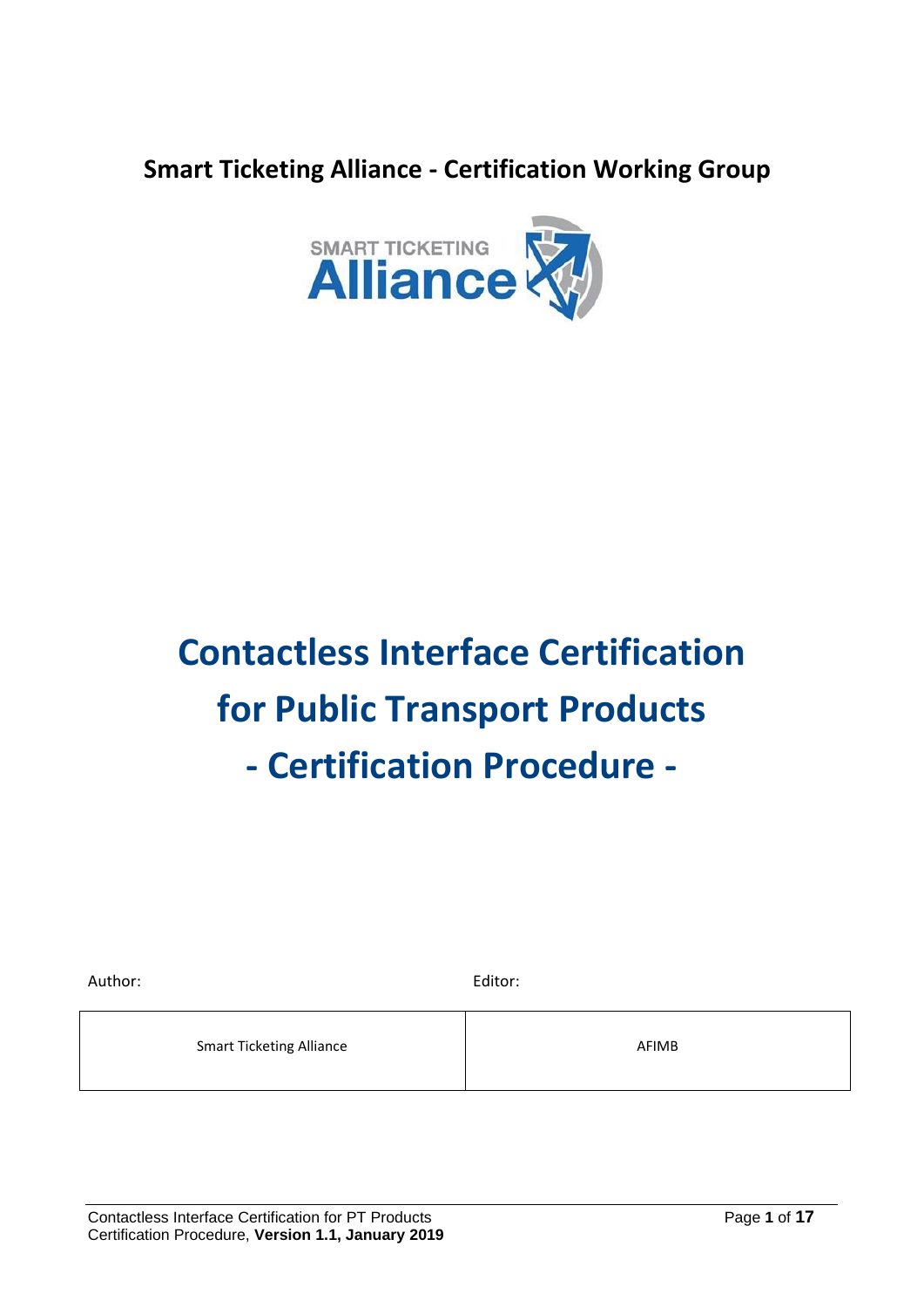#### **REVISION LIST**

| Version | Date       | Comments / Modifications                                                                                                                        |
|---------|------------|-------------------------------------------------------------------------------------------------------------------------------------------------|
| 1.0     | 20/10/2016 | Approved by the STA CWG on October 20 <sup>th</sup> 2016                                                                                        |
| 1.1     | 10/01/2019 | Conservation of PCD reference samples mandated by COFRAC for ISO 17065<br>conformance of the certification program. Minor editorial amendments. |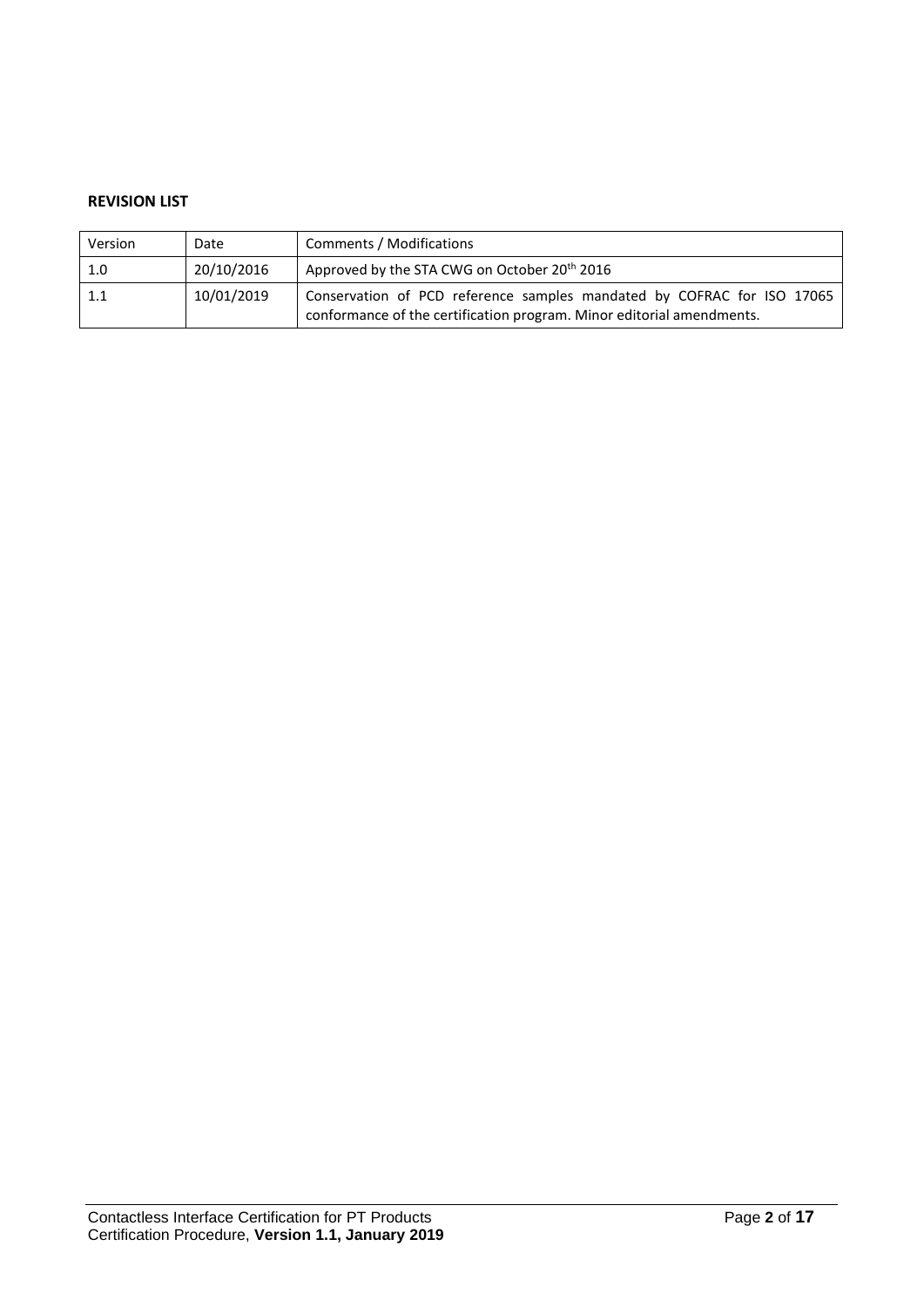

# **Table of Contents**

| $\mathbf{1}$ |     |  |  |  |  |
|--------------|-----|--|--|--|--|
| 2            |     |  |  |  |  |
| 3            |     |  |  |  |  |
| 4            |     |  |  |  |  |
| 5            |     |  |  |  |  |
|              | 5.1 |  |  |  |  |
|              | 5.2 |  |  |  |  |
|              | 5.3 |  |  |  |  |
|              | 5.4 |  |  |  |  |
|              | 5.5 |  |  |  |  |
|              | 5.6 |  |  |  |  |
| 6            |     |  |  |  |  |
| 7            |     |  |  |  |  |
| 8            |     |  |  |  |  |
|              | 8.1 |  |  |  |  |
|              | 8.2 |  |  |  |  |
| 9            |     |  |  |  |  |
|              | 9.1 |  |  |  |  |
|              | 9.2 |  |  |  |  |
|              | 9.3 |  |  |  |  |
|              | 9.4 |  |  |  |  |
|              | 9.5 |  |  |  |  |
|              | 9.6 |  |  |  |  |
| 10           |     |  |  |  |  |
| 11           |     |  |  |  |  |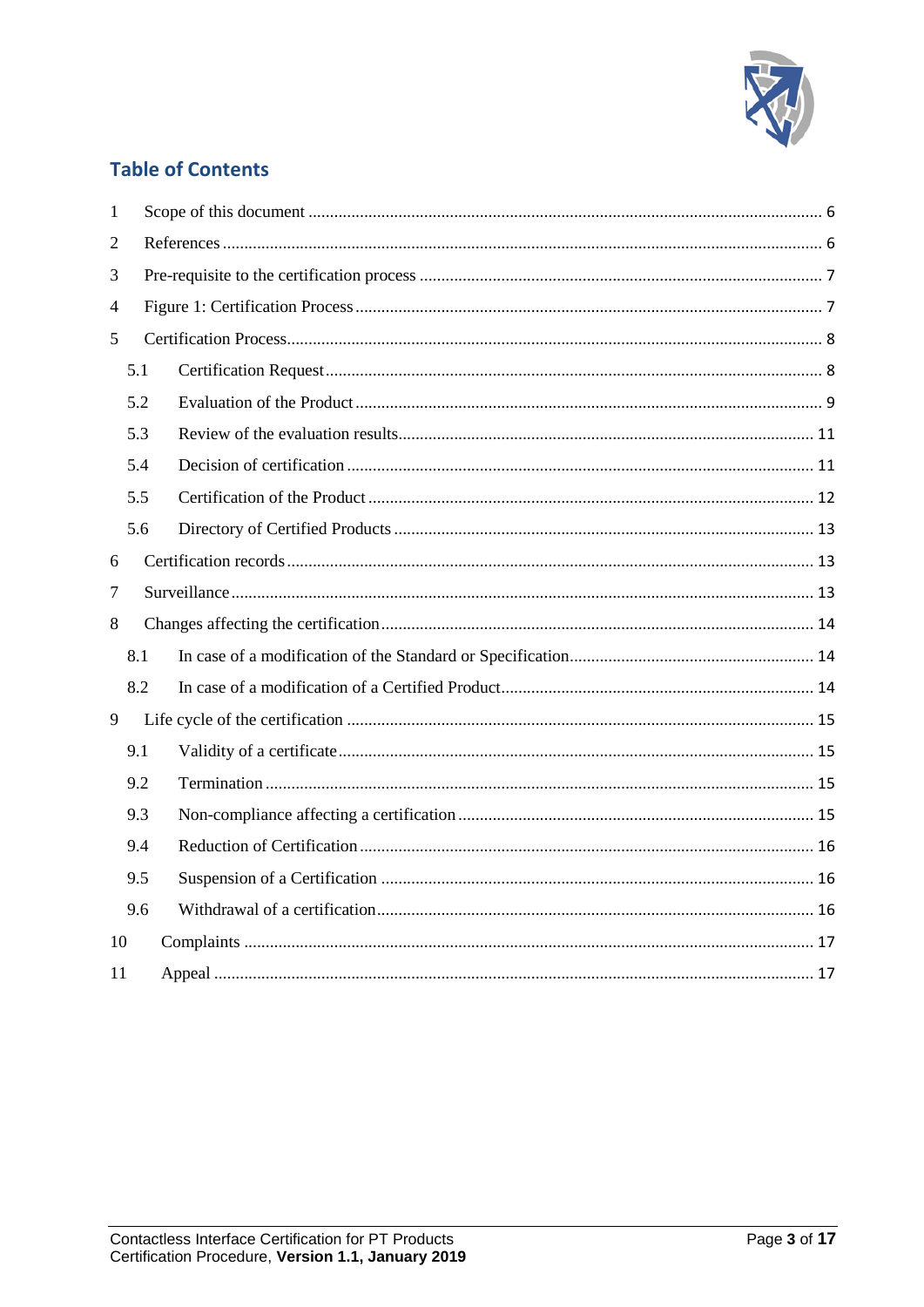

#### **Acronyms**

| CВ          | <b>Certification Body</b>                   |  |
|-------------|---------------------------------------------|--|
| <b>CWG</b>  | <b>Certification Working Group</b>          |  |
| ICS         | <b>Implementation Conformance Statement</b> |  |
| <b>PCD</b>  | <b>Proximity Coupling Device</b>            |  |
| <b>PICC</b> | <b>Proximity Integrated Circuit Card</b>    |  |
| <b>STA</b>  | <b>Smart Ticketing Alliance</b>             |  |

#### **Terms and Definition**

**Accreditation body:** External Authority that acknowledges entities that are allowed to perform certification.

**Certification Body:** Third-party entity, member of the STA or sponsored by a STA member, in charge of the certification process as described in the ISO 17065:2012.

**Certification Committee:** Committee organised by a Certification Body consisting of representatives involved at different levels in certification, meeting to agree or refuse the issue of a certificate for a candidate product or system based on defined elements such as the Laboratory's Test Results, Audit or Analysis Report and the Certification Body's Certification Report.

**Certification Letter:** Document issued by the Certification Body to the vendor when specific conditions are fulfilled (valid test, audit or analysis report, valid and positive Test Report, explanation, product or system compliance towards specifications).

**Certification Report:** Document issued by the Certification Body to the vendor assessing the compliance of the Product with the Standard.

**Evaluation:** Process defining compliance level of the product or functional system, based on the Laboratory test, audit or analysis report, laboratory explanation and certification requirements conformity.

**Implementation Conformance Statement:** document used for detailed identification of a product or system.

**Product:** Product, system or solution for which the certification of compliance with the Standard is requested.

**Reference Sample:** sample of a Product under test to be delivered to any Applicant Laboratory. The same Reference Sample shall be sent to each laboratory in order to ensure the consistency of results.

**Reference Test Results:** measurements established after a first round-robin test of Reference Samples by chosen laboratories. These measurements will be considered as the reference for future Applicant Laboratories.

**Standards (or Specifications):** Ensemble of defined documents detailing requirements to be met by individual Products.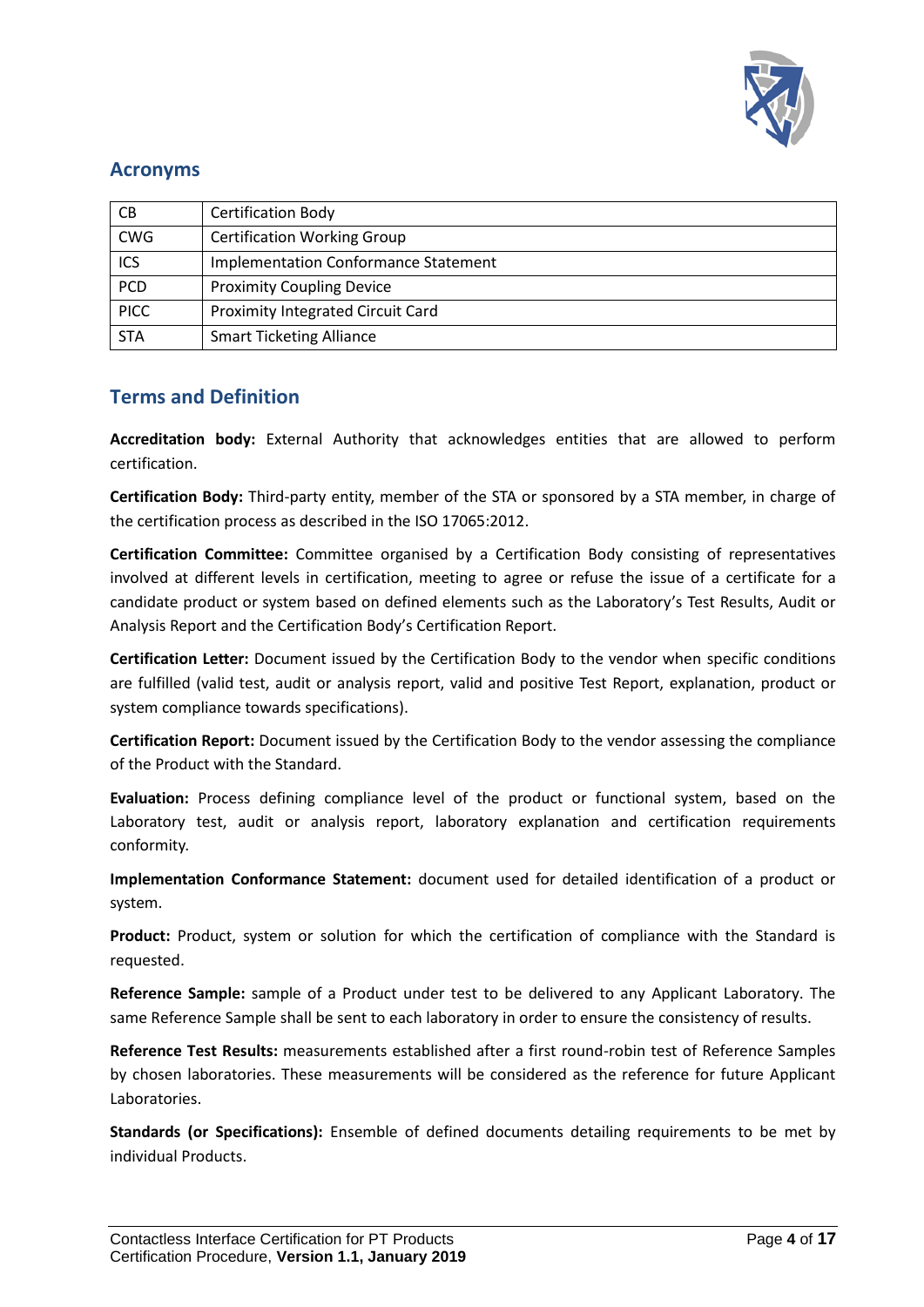

**Test Laboratory (or Test Lab):** entity performing the Evaluation of a Product.

**Test Report:** Report produced by the Test Laboratory as defined in clause 3.3. of the Technical Guidelines (see above [REF 3]).

**Test Results:** set of measurements produced by Applicant Laboratories after Product testing.

**Test Tools:** set of test apparatus and test circuits used for testing the contactless communication of Products.

**Vendor:** Provider of the Product which is candidate for certification.

**Waiver:** agreement, given by the STA, that Vendors do not have to comply with a certain specific requirement making it optional for implementation and certification.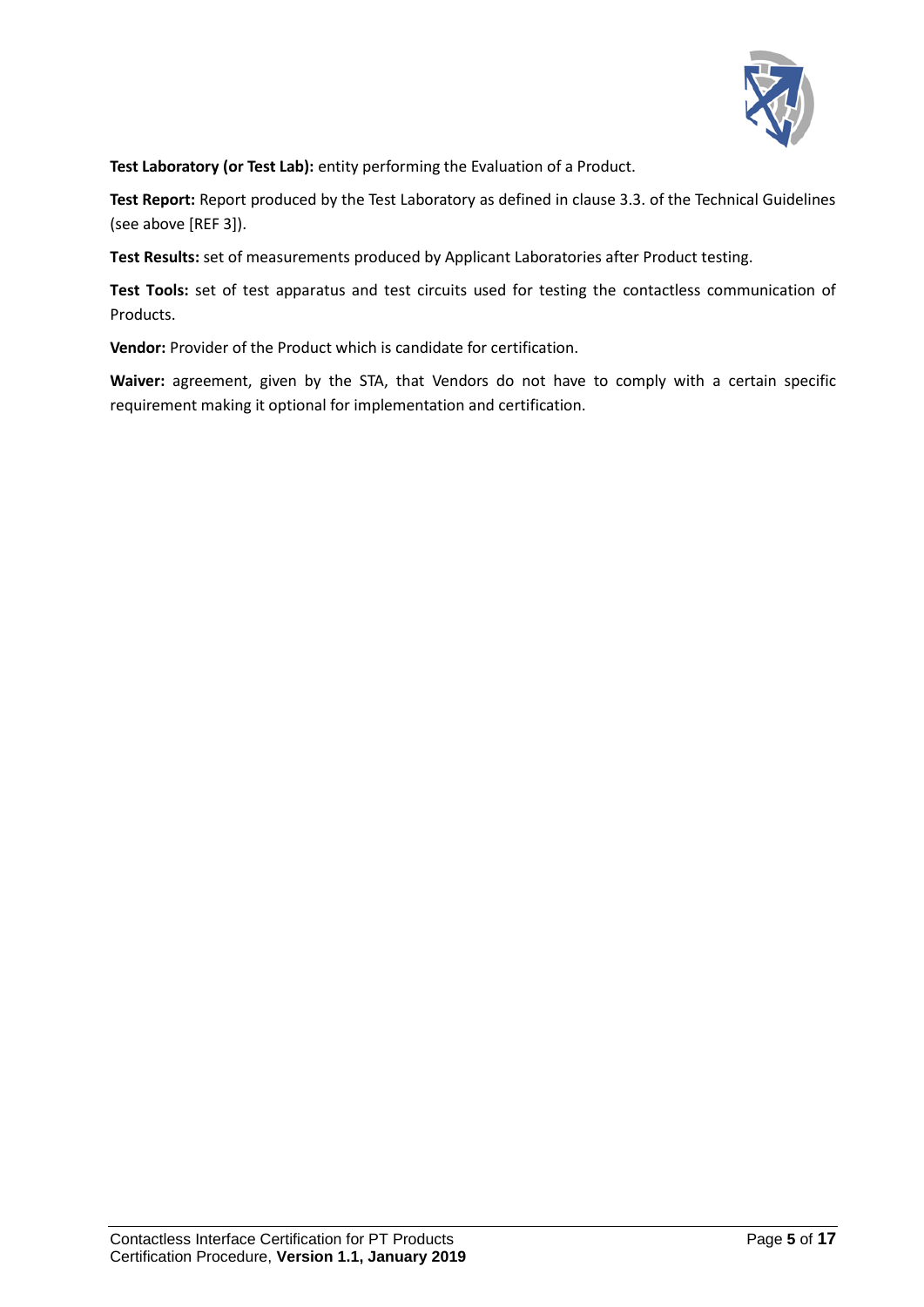

#### <span id="page-5-0"></span>**1 Scope of this document**

This document describes the actors and actions of the STA certification process for contactless products and their distinctive actions. The contactless products considered in this document are the Public Transport contactless objects and the Public Transport contactless readers.

Any other element is not in the scope of this document.

This Certification Procedure is applicable to every Certification Body of the STA and to all their attached Test Labs. The Certification Body can use the current procedure as such or can complement the current procedure to refine its operational process or to integrate it into its own management system, without modifying or withdrawing the STA certification requirements.

#### <span id="page-5-1"></span>**2 References**

The following documents, in whole or in part, are referenced in this document and are indispensable for its application. For dated references, only the edition cited applies. For undated references, the latest edition of the referenced document (including any amendment) applies.

The STA documents are available in the STA repository (www.smart-[ticketing.org\)](http://www.smart-ticketing.org/).

The complete list of documents making up the certification scheme is listed in the Terms of Reference of the STA Group of Certification Bodies.

**[REF1]** CEN TS 16794, « Public transport — Communication between contactless readers and fare media — Part 1: Implementation requirements"

**[REF2]** CEN TS 16794, « Public transport — Communication between contactless readers and fare media — Part 2: Test plan"

**[REF3]** STA Contactless Interface Certification for Public Transport Products - Technical Guidelines

**[REF4]** ISO/IEC 17065:2012 General requirements for the certification of products, services and process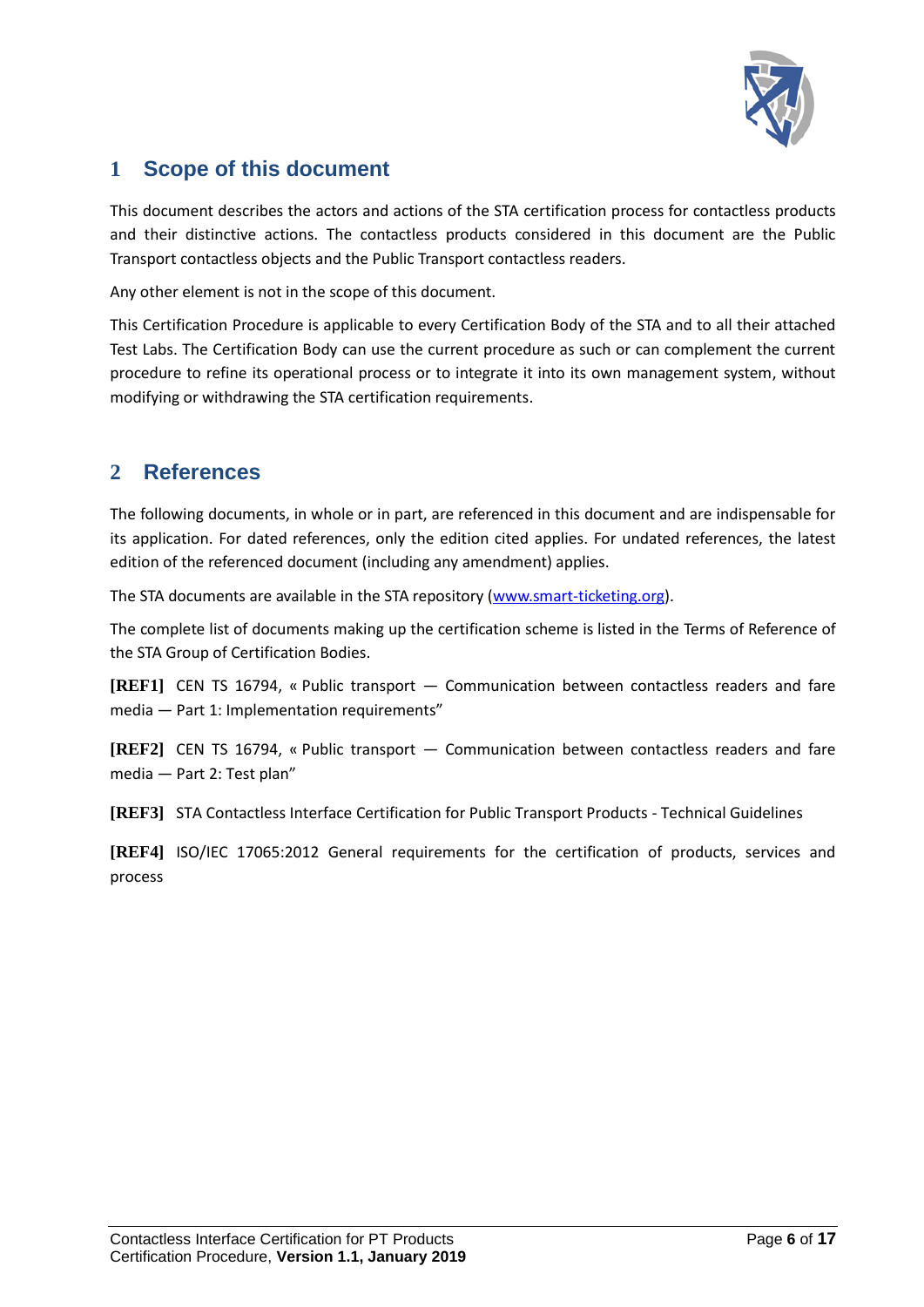

# <span id="page-6-0"></span>**3 Pre-requisite to the certification process**

- The CB has been approved to operate by the STA.
- The CB can use internal evaluation resources or has contracted with an external Test Laboratory to operate the evaluation tasks. Test laboratories shall be accredited against ISO/IEC 17025 for the evaluation of industrial products designed according to CEN TS 16794.
- Signature of a certification contract legally binding the Certification Body with the Vendor as described in [REF4]. Once signed, the vendor becomes a Registered Vendor.



## <span id="page-6-1"></span>**4 Figure 1: Certification Process**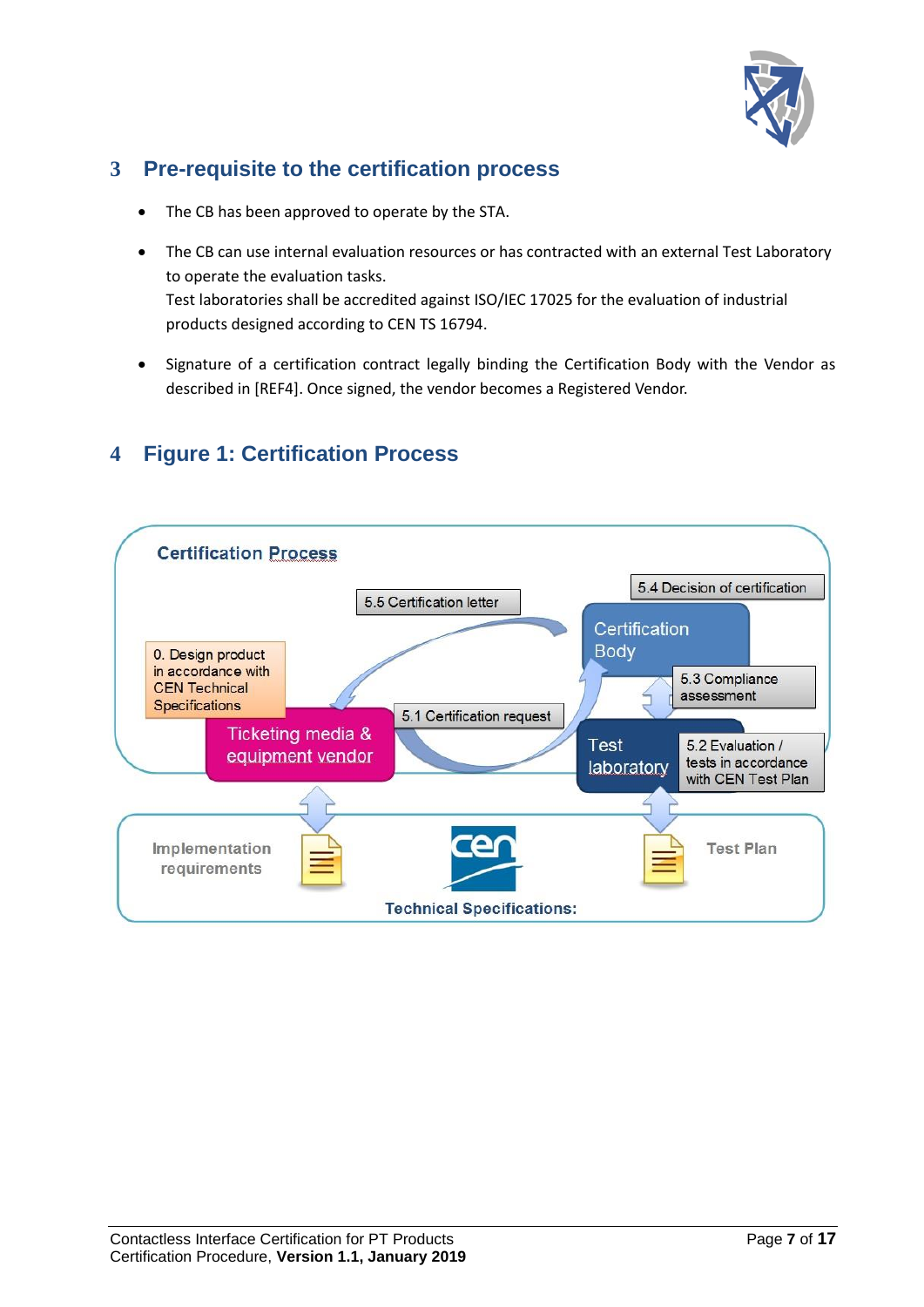

# <span id="page-7-0"></span>**5 Certification Process**

#### <span id="page-7-1"></span>5.1 Certification Request

#### • **Application**

When the Registered Vendor is ready to submit a Product for formal Certification, they complete and submit a Certification Application to the Certification Body in advance of their planned Certification Test.

This task may be delegated by the CB to the labs in accordance to the ISO/IEC 17065.

The application will include:

- $\circ$  Description of the Product (in the certification process it will be known as Product). The description will include the identification of software and hardware components and whether the Product Under Test (PUT) will be supplied complete or as a set of submodules.
- o A list of the standards, functionality, and media types supported by the Product.
- o Whether the application is resulting from a change to a previously Certified Product or the use of an approved sub-assembly; change in build standard (as applicable).
- o The Implementation Conformance Statement (ICS) as specified in [REF1] detailing the characteristics the product (PICC or PCD) will support, determines the selection of tests that need to be carried out. This list is the STA Test Scope and is used to determine the basis of the Contract between the Vendor and Test Lab for the Test Session.
- $\circ$  The Vendor will report on previous certifications for previous versions of the Product, and whether previous versions are or have been withdrawn.
- $\circ$  The Vendor will be required to report on the status of any other certifications completed for the Product or any components within the Product; e.g. (inter)national regulations for electrical and telecommunication equipment, EMV Level 1 for physical and electromechanical aspects of the chip card reader, European Commission Low Voltage Directive 73/23/EEC for electrically powered equipment etc.
- o Intellectual Property Rights (IPR) protect certain standards. Where this is the case the Vendor has to confirm its rights to the IPR and has to prove the rights to the satisfaction of the Certification Body.

The Certification Body will have in place a legally enforceable commitment to preserve the confidentiality of the documents provided by the Vendor.

#### • **Application review**

Where the application is from an existing registered Vendor for an alternative embodiment of a previously Certified Product of their own manufacture, and where the module is being used without change, the Vendor may apply for a new updated version of their [already] existing certificate. In these circumstances, the Product will only be required to undergo limited regression testing. The Certification Body will submit a list of non-regression tests to be passed, to the STA and inform the Vendor of the validation of this non-regression reduced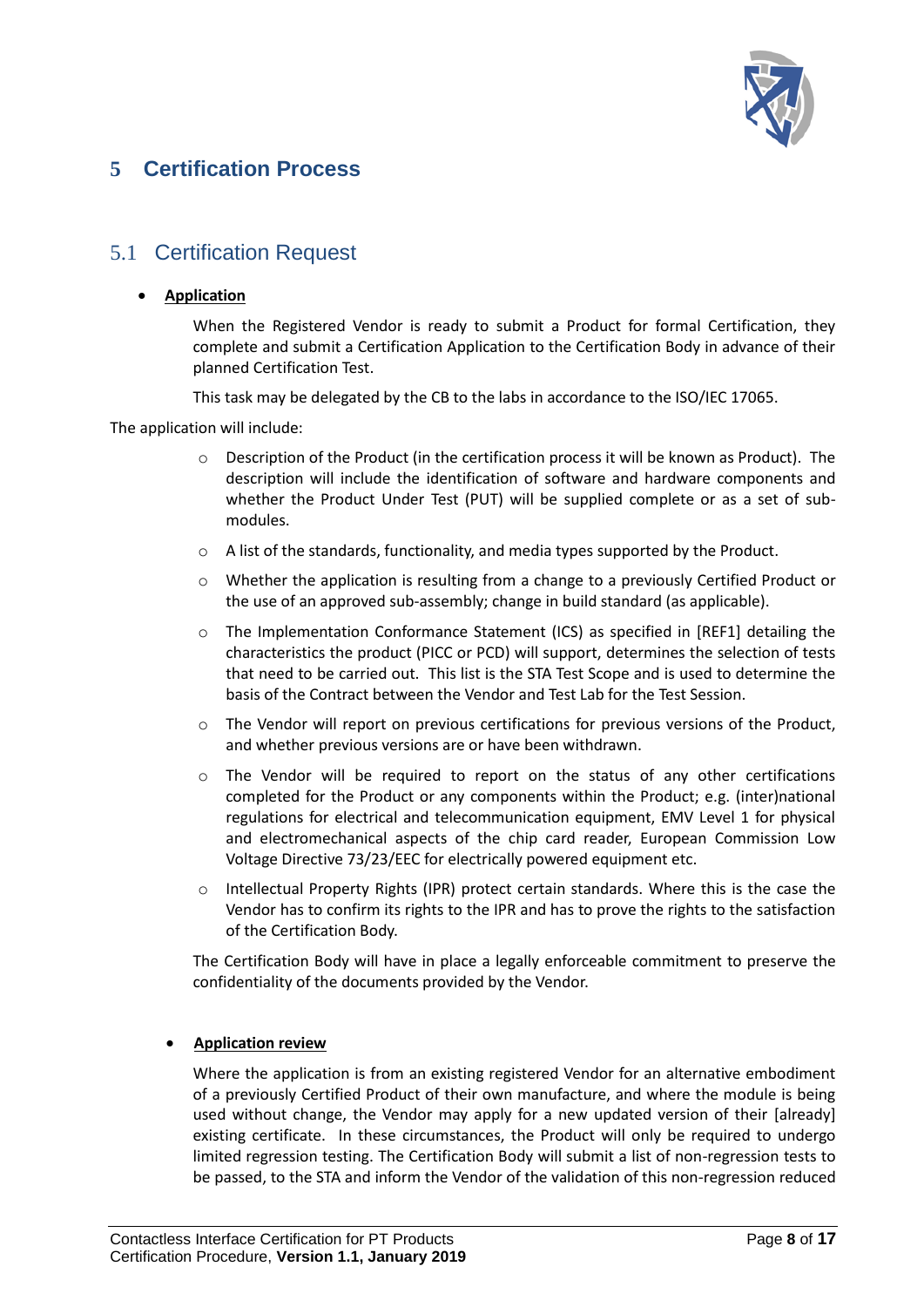

test scope. The reduced test scope will identify the tests that are not-applicable in [REF2] for a given Product.

For a new Vendor applying for the first certification of a Product or a version of another different Vendor's Product, or a module or sub-assembly thereof, they must first apply to become a registered Vendor, then apply and pay for certification as above. The Certification Body will require a confirmation from the registered Vendor who has supplied the Certified Product module that the new Vendor has permission to use the other's module or subassembly, and any IPR associated with it, in the new Product.

Under these circumstances, and assuming the Product incorporates the earlier Certified Product module unchanged and in its entirety, then the level of testing required for the new version may be reduced. The Certification Body will submit a list of tests to be passed to the STA and inform the Vendor of the validation of this reduced test scope.

Full testing is required under all other circumstances.

The Certification Body will send a written notification to the Vendor to inform the Vendor that the Application has been accepted and to confirm when a reduced Test Scope has been defined. The acceptance of the application implies the validation of ICS by the Certification Body.

In the case where an Application is rejected by the Certification Body, the Vendor will correct it appropriately in order to resubmit it to the Certification Body.

#### <span id="page-8-0"></span>5.2 Evaluation of the Product

#### • **Evaluation of the Product by a Test Lab**

If the Product under Test has not previously been tested, then the Test Lab will be required to undertake all Tests identified in the Test Scope, at the Test Lab premises in close cooperation with the Vendor's representative. The tests carried out will be derived directly from the Test Scope applicable to the Product.

Where there are any General Requirements (such as safety, EMC) the Testing laboratory must first check these have been complied with.

As soon as the Vendor fulfils its financial obligations in accordance with the Testing Laboratory Terms and Conditions then the test session can start with the Vendor delivering the following to the Test Lab, applying the technical guidelines as detailed in [REF3]:

- o The numbered Reference Samples specified in the contract.
- o The specification of the Product.
- o The Product's installation instructions.
- o User manual(s).
- o The optional provision of a specialist member of staff (e.g. Engineer, Programmer etc.) in order to assist with operating the Product or software under test.
- o On a regular basis, the Test Lab will publish Test Reports to the Vendor.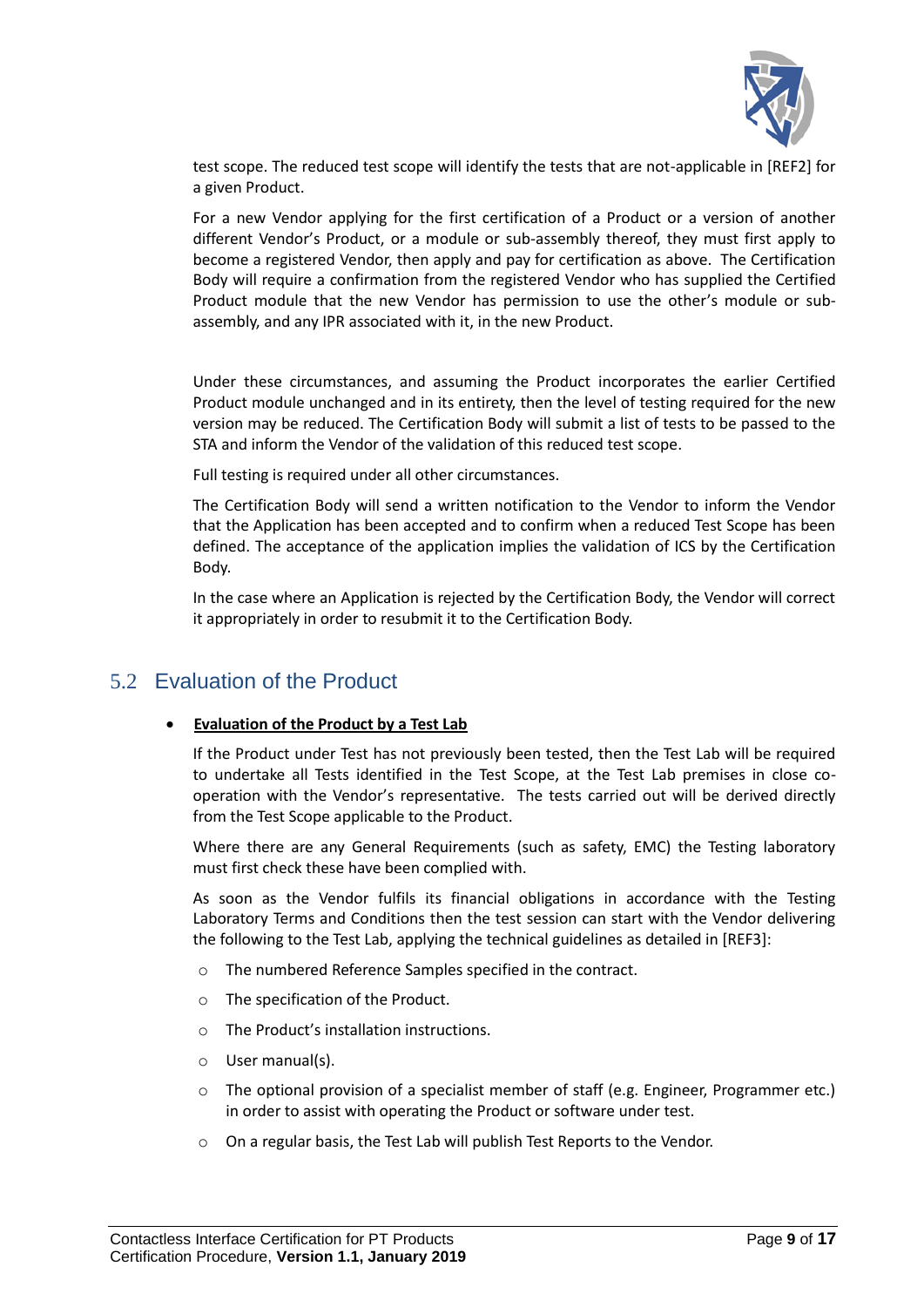

- $\circ$  When the Vendor submits a new revision of hardware or software, the following has to be provided to the Test Lab:
	- A full description of the new software to be installed (if not already installed).
	- Corrected or amended documentation (if applicable).
	- **■** The Test Report will accumulate or refer to the results of each previous Test Session.

When the evaluation of the Product is completed, in order to initiate the Review of the Evaluation Results, the Test Lab will send the Test Report to:

- o The Vendor, who will thereafter send the Test Report to the Certification Body; or
- o The Certification Body, with prior consent from the Vendor.

#### Notes:

- $\circ$  If the documentation provided by the Vendor for the specification, installation, or operation of the Product is insufficiently detailed, then the testing time will be extended. This may result in additional cost to the Vendor.
- $\circ$  The Test Lab provides a testing service only and is not contracted to undertake fault finding. Therefore in cases where the Product has not been sufficiently pre-tested by the Vendor, then the testing time may be significantly extended, resulting in additional cost to the Vendor. In severe instances the testing may need to be suspended.
- o The Test Lab shall store the PICC Reference Samples for the same duration as defined for the validity of a certificate as specified in section [§9.1.](#page-14-1) The Test Lab shall store the PCD Reference Samples for a duration of 7 years.
- o Under certain circumstances (e.g. large Products), the Test Lab may agree to carry out some or all of the tests on a set of sub-modules of the Product containing a PC or remote server running the software plus a GUI / HMI and media reader (as appropriate). In specific circumstances, the Test Lab may agree to carry out testing at the Vendor's premises, at the Vendor's expense.
- o In those circumstances where the Product is only available off-site (i.e. it cannot easily be transported to the Test Lab, normally due to bulky or heavy equipment), the Test Lab may arrange for a Tester to attend at the Vendor's premises to execute the necessary Tests (as applicable).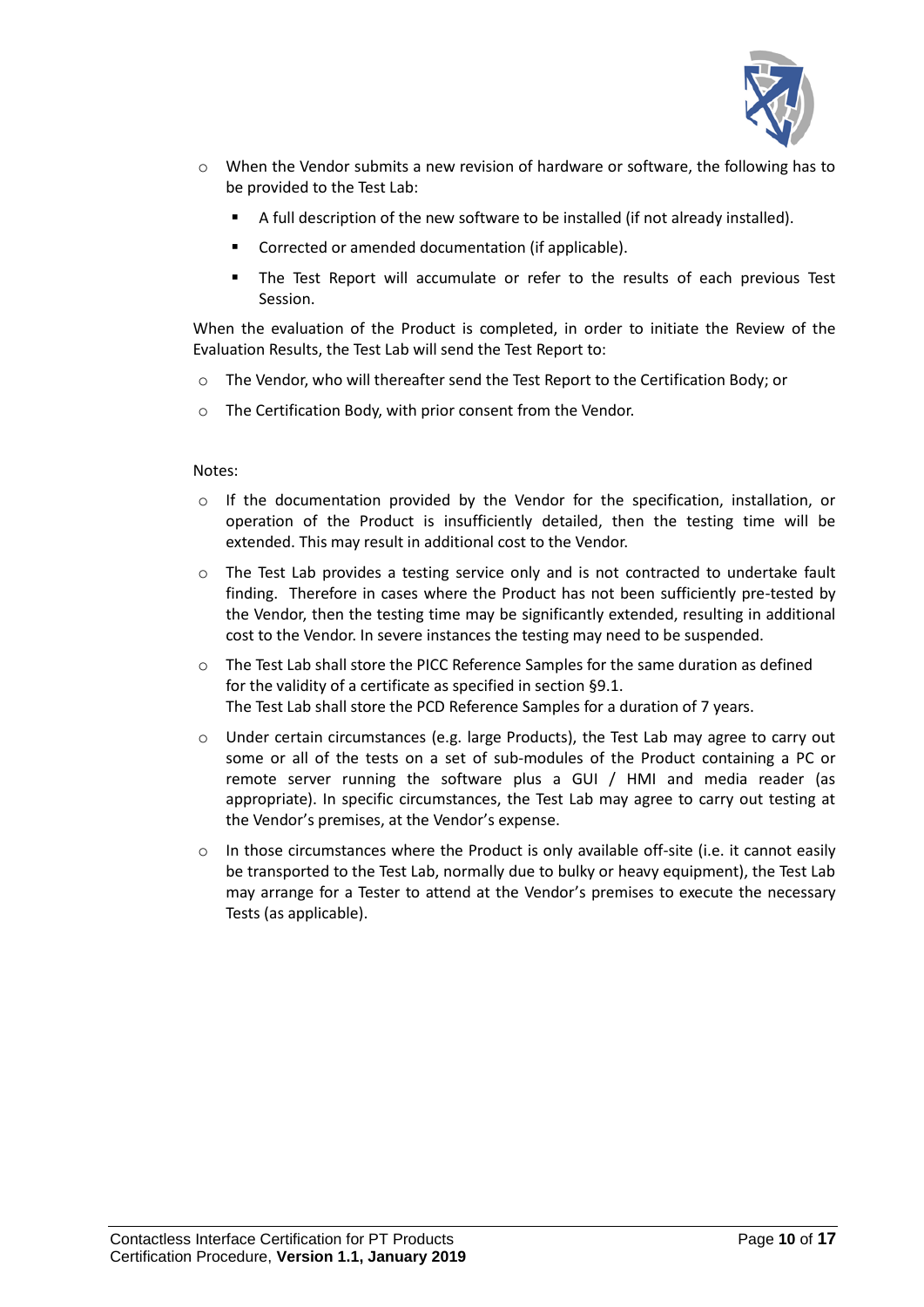

## <span id="page-10-0"></span>5.3 Review of the evaluation results

When the **Test Report** has been issued by the Testing Laboratory, the Certification Body assigns at least one person, who has not been involved in the evaluation process, to review it.

The Laboratory remains at the disposal of the Certification Body for any information required about the results quoted in the Test Report.

If the Test Report notes one or several discrepancies, the Certification Body proceeds to their classification:

- The Certification Body evaluates that the discrepancy does not impact the interoperability of the Product. The Certification Body evaluates this non-conformity as "minor".
- The Certification Body evaluates that the discrepancy impacts the interoperability of the Product. The Certification Body evaluates this non-conformity as "major".
- If one or several discrepancies are classified as "major", the Certification Body states, for each discrepancy, if a Waiver is possible.
- For the major discrepancies for which a Waiver is requested, the Certification Body proceeds to Waiver creation and justification.
- Any other discrepancies are declared "critical".

For major discrepancies for which a Waiver is possible, the Vendor may be requested to give the elements that could lead to acceptance of the Product's behaviour on this particular point.

A Waiver may also be the source of a modification of the specification.

These elements will be quoted in the **Certification Report**.

The Laboratory may also provide additional information on Waiver applicability. This information will also be quoted in the Certification Report.

#### <span id="page-10-1"></span>5.4 Decision of certification

- If there is no discrepancy or only minor discrepancies in the Certification Report the Certification Body will take the decision to certify according to the [REF4] requirements and will issue the certification Report and the Certification Letter (as in §7.7).
- If there is at least one critical discrepancy in the Certification Report, the Certification Body will take the decision not to certify and will send the Certification Report to the Vendor.
- In the case where the Certification Report contains non-critical discrepancies, after having sent the Certification Report to its members, the Certification Body may convene a **Certification Committee** in order to decide whether to grant (or not) the Certification to the candidate Product.
- In the case where Waivers are requested in the Certification Report, the Certification Committee shall inform the BoM and may request its support. A representative of the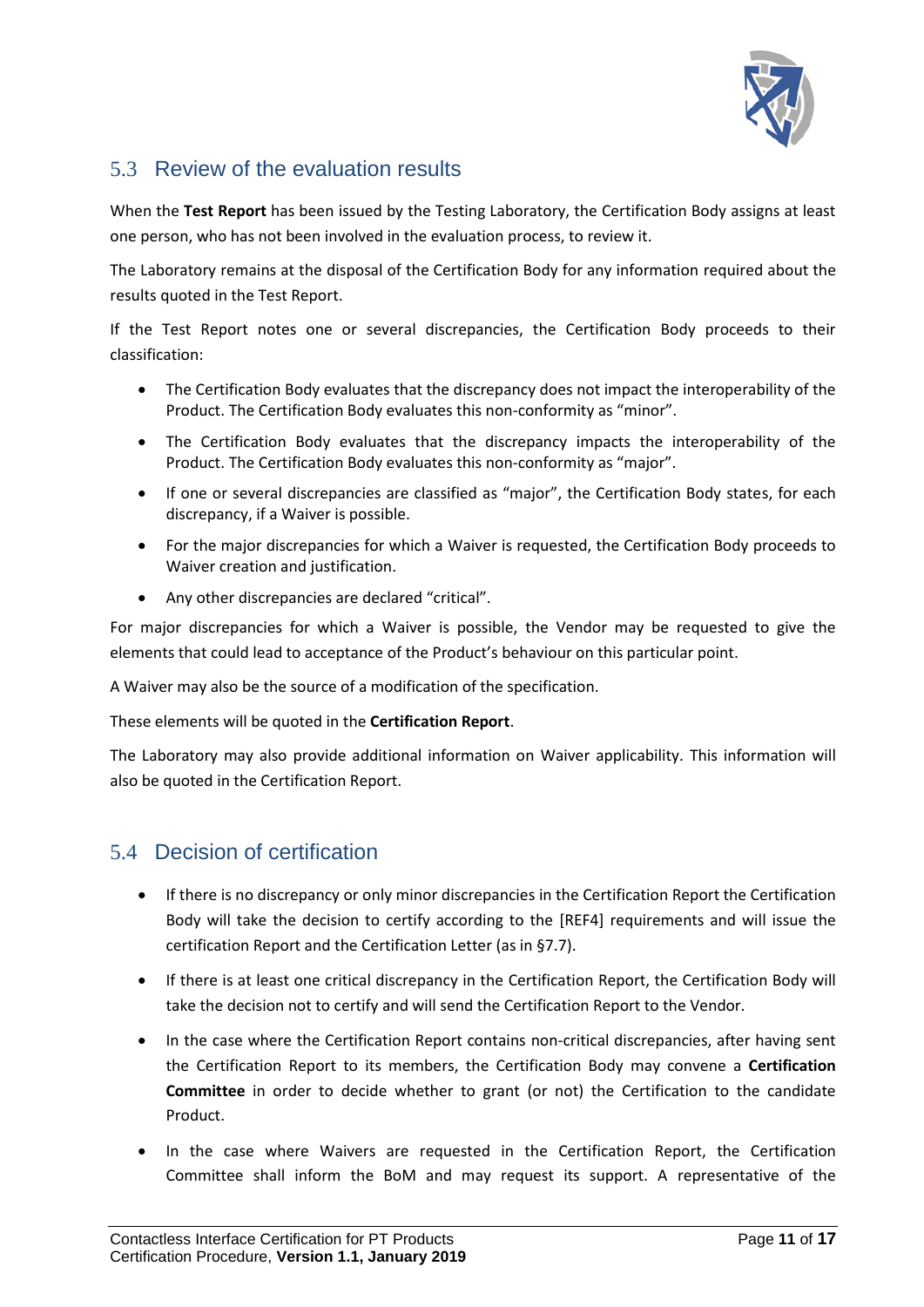

Laboratory that performed the evaluation shall be requested to attend the Certification Committee.

- A representative from The Certification Body leads the Certification Committee.
- In the light of the elements supplied in the Certification Report, the Certification Committee decides on a consensus base to pronounce (or not) the creation of a Waiver for each major discrepancy identified. These decisions must be added to the Certification Report.
- For each Waiver granted to the Vendor, the Certification Committee may specify a precise use, scope and period of validity. When the Waiver implies a modification of the specification, the Certification Committee informs STA.
- The Certification Body sends the amended Certification Report to the Vendor whatever the status given on the certification.
- If the decision is not favourable to grant a certification, the Certification Body informs the Vendor of the decision taken by the Certification Committee and must justify this decision in the Certification Report.

## <span id="page-11-0"></span>5.5 Certification of the Product

If the decision of the Certification Committee is favourable to the candidate Product, STA grants the Vendor a **Certification Letter** for that specific Product and the standards used as reference.

The Certification Letter is issued by the Certification Body, using a document template provided by the STA, that contains the following information:

- Issue date (date when the certification is granted).
- Validity period for the certificate as defined by the STA.
- Certificate number.
- Vendor's name and address.
- Commercial name or identifier of the Product.
- Certified Product type and form factor.
- Version of the specifications against which the Product has been certified.
- Name and address of the evaluation laboratory.
- Name and address of the Certification Body.
- Certification Body's representative signature.
- On behalf of STA + STA logo.

STA produces and maintains an updated list of Certified Products accessible on the STA website.

STA Certified Products will not feature any related certification mark.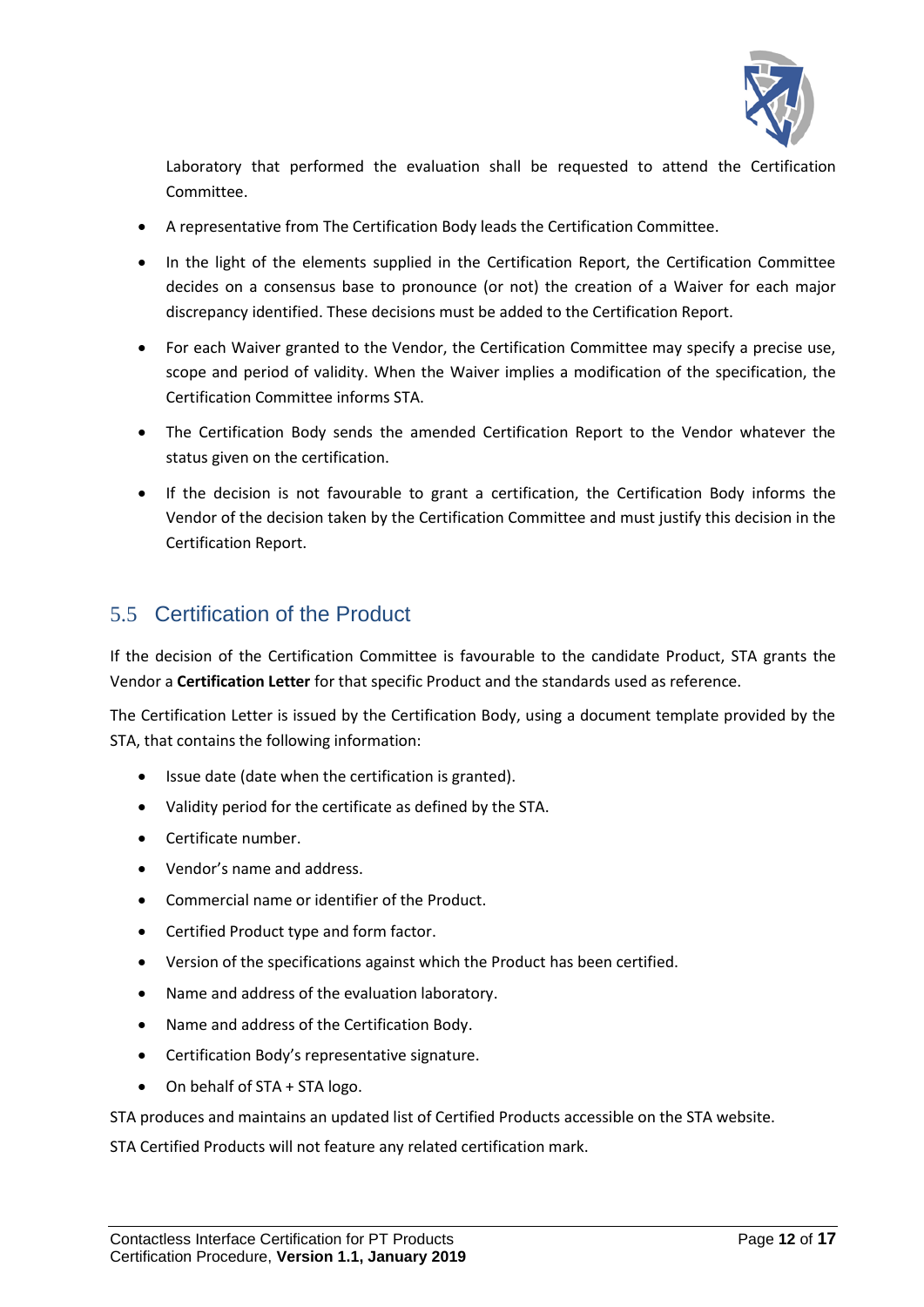

# <span id="page-12-0"></span>5.6 Directory of Certified Products

The Certification Body produces and maintains updated a list of Certified Products and systems containing at least all the information listed in §5.5. This list must be available upon request to STA members or during the accreditation process.

The CB can decide to publish on its own website the list of the Products it has certified.

The (mandatory) publication on STA website will be the master and will take precedence over a listing on the CB website (which is optional).

## <span id="page-12-1"></span>**6 Certification records**

The Certification Body shall keep a Certification Record for all Products for which a Certification has been requested as described in §5.1.

A Certification Record is constituted at least by successive versions of the following documents in paper or electronic format:

- Validated ICS (for the Product).
- Test Report.
- Certification Report.
- Signed certification Letter (in case the Product has been certified).

The Certification Body shall keep secret the Certification Records, as only authorized Certification Body personnel shall have access to this information. The Certification Record will not be divulged to any parties except for the purpose of an audit of the CB or following written agreement by the Vendor.

The Certification Body shall keep all Certification Records for duration of at least 12 years.

#### <span id="page-12-2"></span>**7 Surveillance**

The STA will initiate surveillance of the Certified Products that are deployed in the field.

The Certification Body shall cooperate upon request with the STA when information is requested to operate this surveillance.

The Certification Body shall insert into their agreement with Test Lab an article stipulating that the Test Lab shall provide support to redo some evaluation tests or to participate in round-robin tests, once a year, on a free of charge basis upon STA demand.

When surveillance utilizes evaluation, review or a certification decision, the Certification Body shall fulfil the requirements listed in §5.2, §5.3 and §5.4 respectively.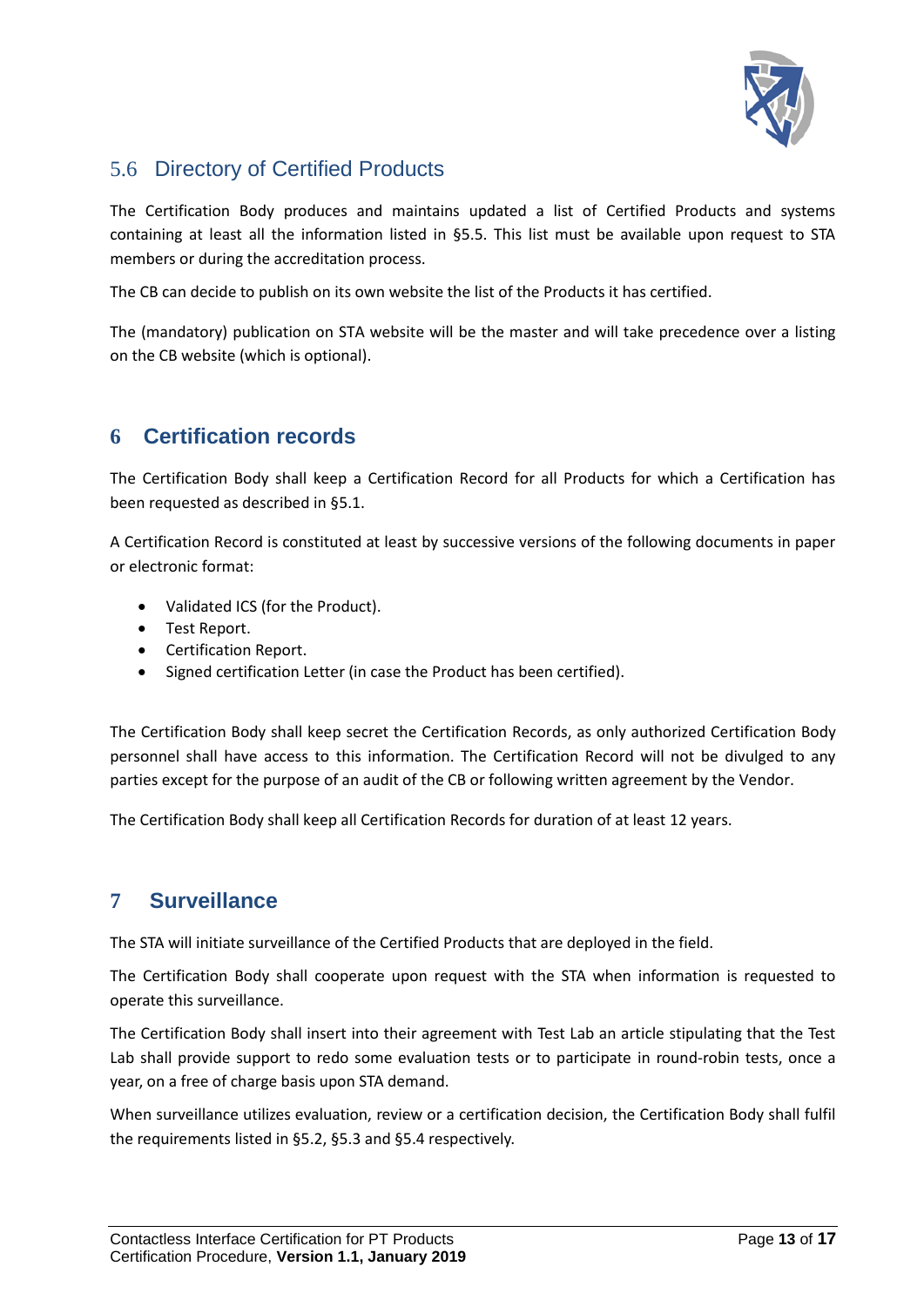

# <span id="page-13-0"></span>**8 Changes affecting the certification**

#### <span id="page-13-1"></span>8.1 In case of a modification of the Standard or Specification

The Certification Body will inform the Vendor of any new or revised Standards or Specifications that affect the Vendor.

The Certification Body shall verify the implementation of the changes by its clients (labs, vendors…) and shall take actions required by the STA.

## <span id="page-13-2"></span>8.2 In case of a modification of a Certified Product

If a change occurs in a Certified Product or in any component of a Certified Product that may impact the compliance to the defined specifications or the interoperability of the system, the Vendor must notify The Certification Body of this fact in a written statement.

The Certification Body will carry out an impact evaluation of the changes to the Certified Product and inform the Vendor of the actions required. (The outcome of the evaluation could range from no action required to a full retest.)

The Certification Body may, based on this impact evaluation, request a new evaluation or certification as described in §5.2, §5.3 and §5.4 respectively.

In this situation, the Certification Body must provide the Vendor with a rationale providing justification of this decision.

Should the Vendor not agree with the Certification Body's decision; a conciliatory meeting will be organized by the STA between Vendor's and the Certification Body's representatives in order to agree on the process to be followed.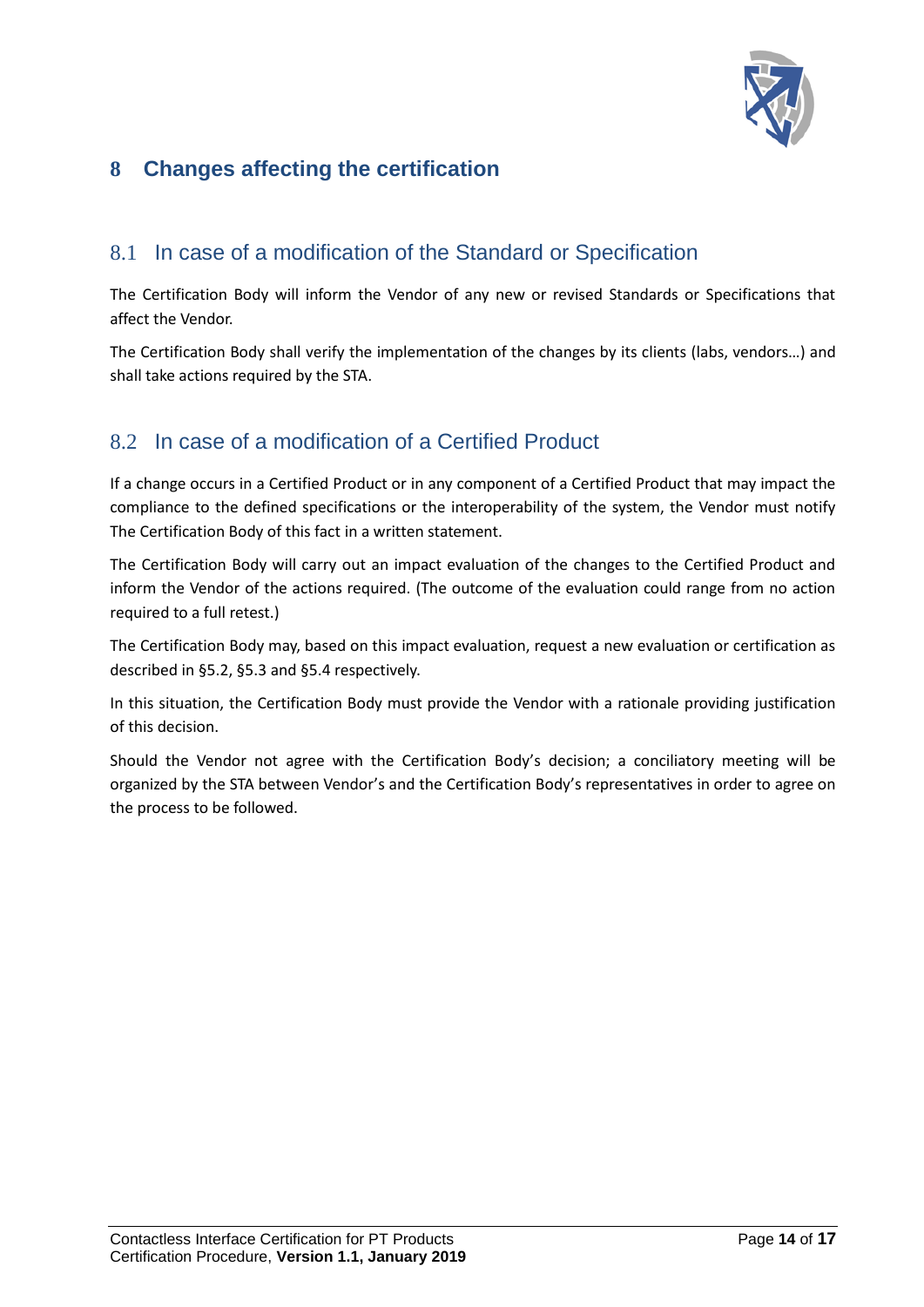

## <span id="page-14-0"></span>**9 Life cycle of the certification**

#### <span id="page-14-1"></span>9.1 Validity of a certificate

Certification letters for contactless Products will be valid for a duration of seven (7) years following the issue date of the Certification.

The validity period of certificates may be extended following an explicit request submitted by the Vendor to the Certification Body.

The Certification Body will examine whether the conditions of certification, reference specifications for Certification have changed or not.

In case the conditions have not changed the Certification Body will renew the Certification for another period of seven (7) years.

In case the conditions have changed the Vendor will be required to submit a new certification request to the Certification Body, mentioning that this is a renewal of an existing Certificate, as described in chapter §5.1 of the present document.

#### <span id="page-14-2"></span>9.2 Termination

If the validity of a Product certification expires or if a Certification is terminated by written request of the Vendor, the Certification Body shall take the following actions specified hereafter to ensure it provides no indication that the Product continues to be certified:

- Update the Certification Report and the directory of Certified Product accordingly.
- Un-publish the Certified Product from the Certification Body's web site.
- Inform the STA and request to un-publish the Product from the STA web site.
- Confirm to the Vendor that the Product's certification has been terminated (in the case where the termination was requested by the Vendor).

#### <span id="page-14-3"></span>9.3 Non-compliance affecting a certification

When a non-conformity with certification requirements is substantiated, either as a result of surveillance or otherwise, the certification body shall inform the STA.

The STA will determine the appropriate action to be taken by the Certification Body whether it is:

- Increased surveillance by the STA as described in §6
- Reduction in the scope or in the duration of the Certification
- Suspension of the Certification pending remedial action by the Vendor.
- Withdrawal of the Certification.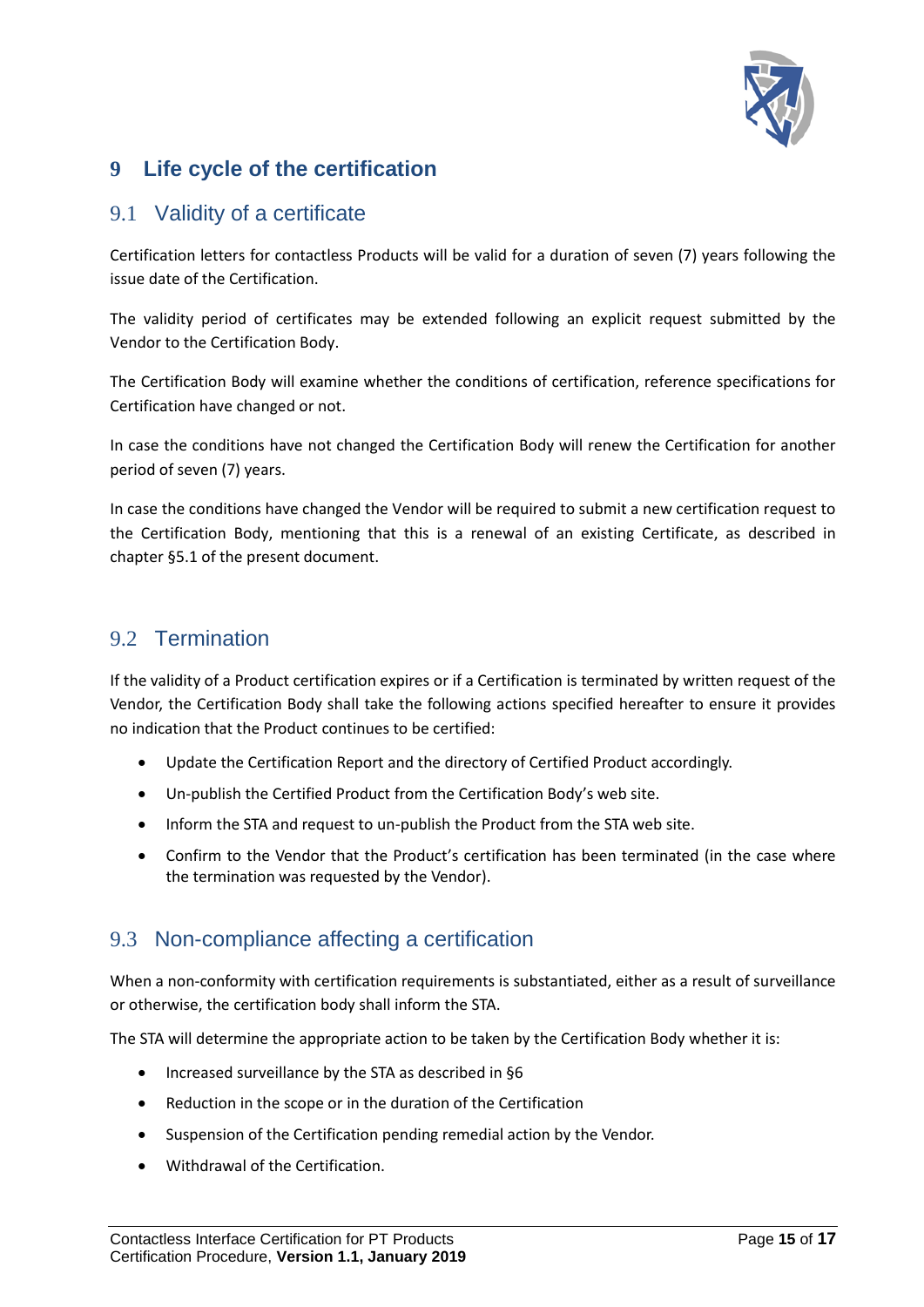

The Certification Body shall then take the appropriate action as required by the STA's Certification procedure.

## <span id="page-15-0"></span>9.4 Reduction of Certification

If a Certification is being reduced the Certification Body shall take the following actions specified hereafter:

- Update the Certification Report and the directory of Certified Products accordingly.
- Issue a Certification Letter clearly specifying the reduced scope or reduced duration of the Certification.
- Update the Certified Product list from the Certification Body's web site accordingly.
- Inform the STA and request an update to the certification of the Product on the STA's web site accordingly
- Confirm to the Vendor that the Product's certification has been reduced by sending the new version of the Certification Letter.

#### <span id="page-15-1"></span>9.5 Suspension of a Certification

If a certification has been suspended the Certification Body shall take the following actions:

- Notify the Vendor of the suspension and inform the Vendor of the required time frame to correct the causes that have led to the suspension.
- Temporarily un-publish the Certified Product from the Certification Body's web site.
- Inform the STA and request to temporarily un-publish the Product from the STA's web site.

In the case where no correction could be implemented by the Vendor during the time frame notified by the Certification Body, the Product's certification will be withdrawn.

#### <span id="page-15-2"></span>9.6 Withdrawal of a certification

If a Certification has been withdrawn the Certification Body shall take the following actions and ensure it provides no indication that the Product continues to be certified:

- Update the Certification Report and the directory of Certified Products accordingly.
- Un-publish the Certified Product from the Certification Body's web site.
- Inform the STA and request to un-publish the Product from the STA's web site.
- Confirm to the Vendor that the Product's certification has been withdrawn.